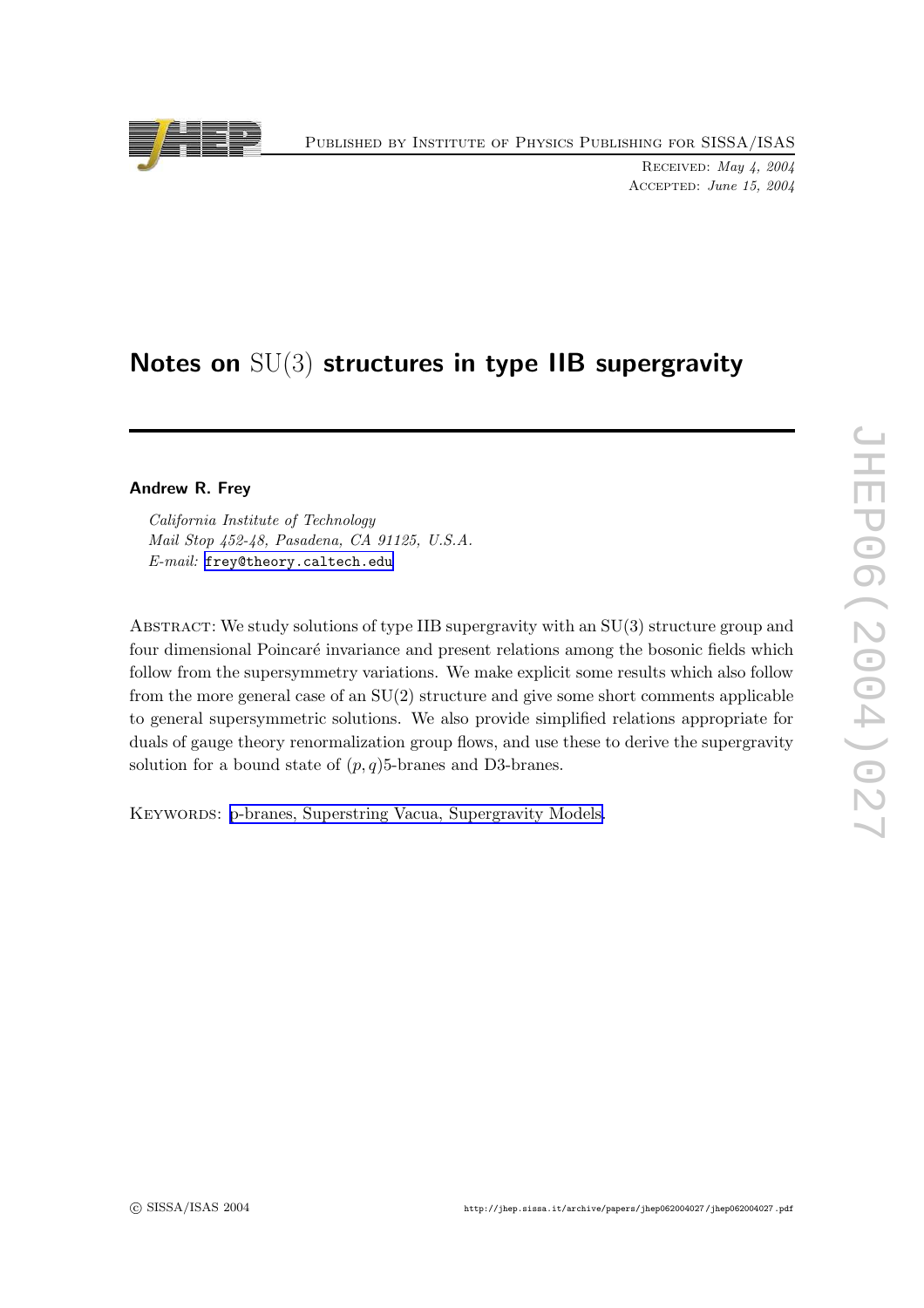# Contents

| 1. Introduction                                         | 1                |
|---------------------------------------------------------|------------------|
| 2. Constraints from $SU(3)$ Structure                   | $\boldsymbol{2}$ |
| 2.1 Normalization                                       | 3                |
| 2.2 Complex structure integrability                     | $\overline{4}$   |
| Relations among supergravity fields and geometry<br>2.3 | $\overline{5}$   |
| Other concerns<br>2.4                                   | 6                |
| 3. Radial flow                                          | 7                |
| 4. $(p,q)5/D3$ bound state                              | 8                |
| 5. Summary                                              | 10               |
| A. Conventions and identities                           | 11               |

# 1. Introduction

Starting with the analysis of heterotic string compactifications [[1](#page-12-0) , [2\]](#page-12-0), it has been known that the conditions for unbroken supersymmetry , that is, the vanishing of the supersymmetry variations of the supergravit y fermions, are often muc h easier to solv e than the equations of motion. Indeed, there are man y recen t examples in whic h the supersymmetry variations have been used to find interesting supergravity duals of gauge theories.<sup>1</sup> Therefore, and also because classically supersymmetric compactifications are importan t candidates for the vacuum of string theory , a systematic analysis of the supersymmetry conditions is of great intrinsic interest.

Such an analysis has been carried out for M-theory, 11 dimensional supergravity, (and b y extension typ e IIA 10 dimensional supergravity) o ver the past decade, beginning with [[3](#page-12-0)]–[[5](#page-12-0)]. Very great progress has been made recently by understanding the importance of the structure group in supersymmetry; analysis of M-theory solutions can b e found in [\[6\]](#page-12-0)–[[17\]](#page-12-0).

The situation in typ e IIB supergravit y has until recently focused muc h more on specific solutions and particularly simple classes of solutions. Of great importance have been the typ e B solutions, whic h hav e a warped Calabi-Yau geometry , imaginary self-dual and primitiv e 3-forms, and a 5-form determined b y the warp factor; the supersymmetry conditions in these solutions were studied in [[18](#page-13-0)]–[[21\]](#page-13-0). Compactified type B solutions have been

<sup>1</sup>There is a very large literature of examples, and it is beyond the scope of this paper to list them all. We will cite some specific examples as they come up.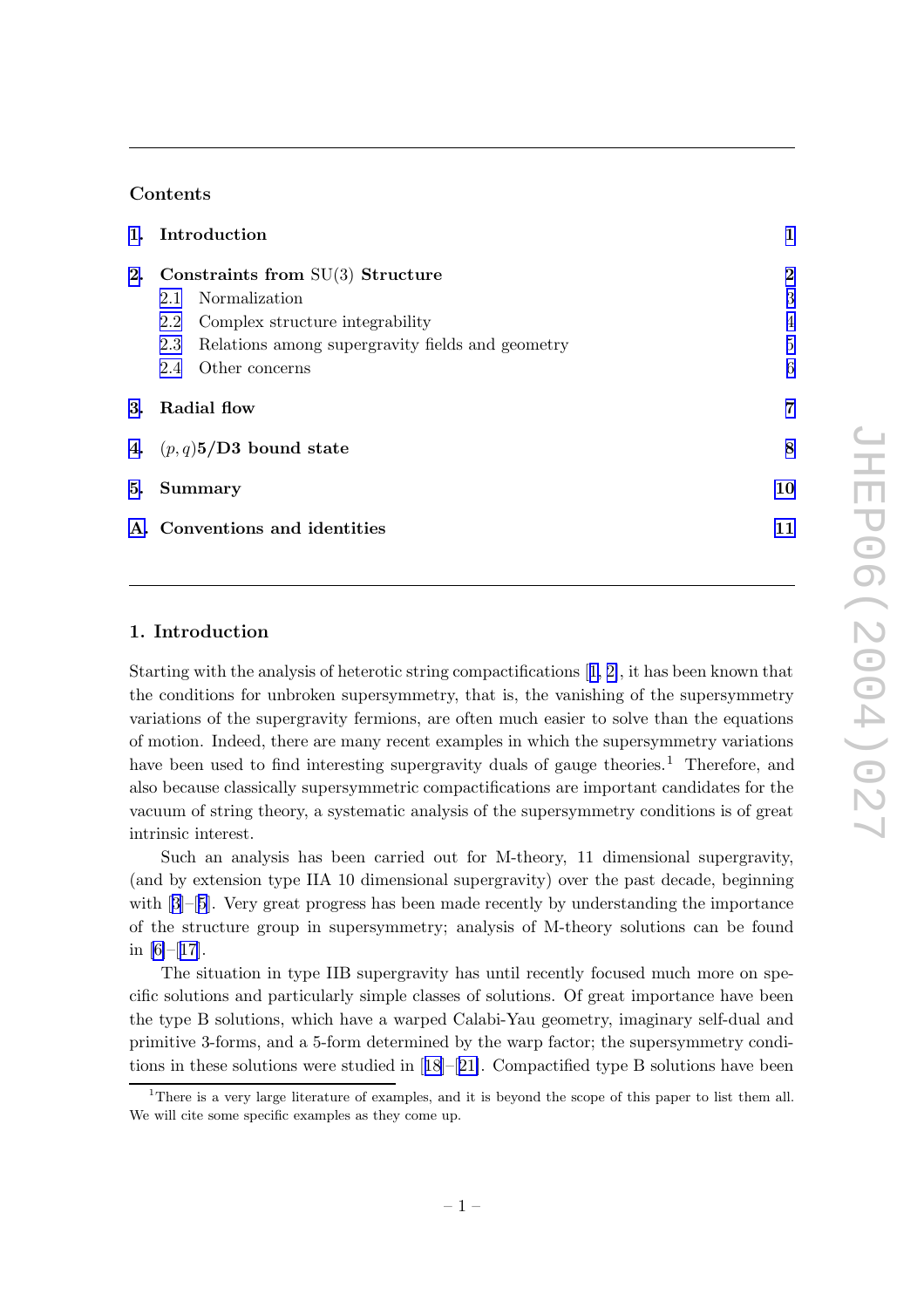<span id="page-2-0"></span>studied extensively; see [[22](#page-13-0)] for a review. There is also a class, type A, of solutions dual to the heterotic solutions of [[2\]](#page-12-0), whic h hav e been analyzed in the group structure language for all supergravities in [[23\]](#page-13-0). (Some compactified type A (and S-dual) solutions in type IIB string theory are discussed in [[24](#page-13-0) , [25\]](#page-13-0); w e do not discuss the widely studied heterotic compactifications here.) Then [\[26](#page-13-0) ] discussed a more general class of solutions whic h interpolate between the type B class and the S-dual of the type A solutions, which include D5-brane solutions. Recently,  $2$  [[27](#page-13-0)] presented an analysis of SU(2) structures in type IIB supergravity; this class of solutions includes typ e A and B solutions as well as particular solutions corresponding to polarized 5-branes [[28](#page-13-0) , [29\]](#page-13-0). This paper will report the conditions required for SU(3) structures in IIB supergravity, assuming a four dimensional Poincaré in variance. Although SU(3) structures are a subset of SU(2) structures, the constraints relating differen t fields degenerate for a pure SU(3) structure, so it is useful to hav e a direct analysis (the precise nature of the degeneration is explained in [[26](#page-13-0) ] and will b e discussed in section [3](#page-7-0)). (Note that SU(3) structures in typ e IIB supergravit y hav e appeared before in studies of mirror symmetry [[30\]](#page-13-0).)

We begin in section 2 by giving the supersymmetry variations in string frame and then con verting them to relations among the bosonic fields and SU(3) structure. We presen t those relations in [2.3](#page-5-0) after showing in section [2.2](#page-4-0) that the complex structure is integrable, and w e mak e a few general comments in [2.4](#page-6-0) . In section [3](#page-7-0) , w e integrate the scalar relations in the case that all scalars depend only on one coordinate, suc h as a radius. These results could b e helpful for finding supergravit y duals of renormalization group flows. Finally , in section [4](#page-8-0), we use our results to derive the supergravity solution for a bound state of a  $(p, q)$ 5-brane and D3-branes.

#### 2. Constraints from SU(3) Structure

The fermion supersymmetry variations for ten dimensional IIB supergravity are given in [\[31](#page-13-0), [32](#page-13-0)]. We use the modern string theory conventions, in which the variations are [[33](#page-13-0), [34](#page-13-0)]

$$
\delta\lambda = \frac{1}{2} \left( \partial_M \phi - ie^{\phi} \partial_M C \right) \Gamma^M \varepsilon + \frac{1}{24} \left( ie^{\phi} \tilde{F} - H \right)_{MNP} \Gamma^{MNP} \varepsilon^*
$$
\n
$$
\delta\psi_M = \left( \nabla_M + \frac{i}{8} e^{\phi} \partial_N C \Gamma^N \Gamma_M + \frac{i}{16 \cdot 5!} e^{\phi} \tilde{F}_{NPQRS} \Gamma^{NPQRS} \Gamma_M \right) \varepsilon - \left( \frac{1}{8} H_{MNP} \Gamma^{NP} + \frac{i}{48} e^{\phi} \tilde{F}_{NPQ} \Gamma^{NPQ} \Gamma_M \right) \varepsilon^*
$$
\n(2.2)

The supersymmetry parameter  $\varepsilon$  is a 10D Weyl spinor of positive chirality; the rest of the con ventions are explained in [A](#page-11-0) .

Since we are working in a vacuum with 4D Poincaré invariance, the most general ansatz w e can tak e is

$$
ds^{2} = e^{2A} \eta_{\mu\nu} dx^{\mu} dx^{\nu} + g_{mn} dx^{m} dx^{n}
$$

$$
\tilde{F}_{\mu\nu\lambda\rho m} = e^{-4A} \epsilon_{\mu\nu\lambda\rho} \partial_{m} h. \tag{2.3}
$$

<sup>&</sup>lt;sup>2</sup>In fact, this paper was in preparation when the results of [\[27](#page-13-0)] appeared.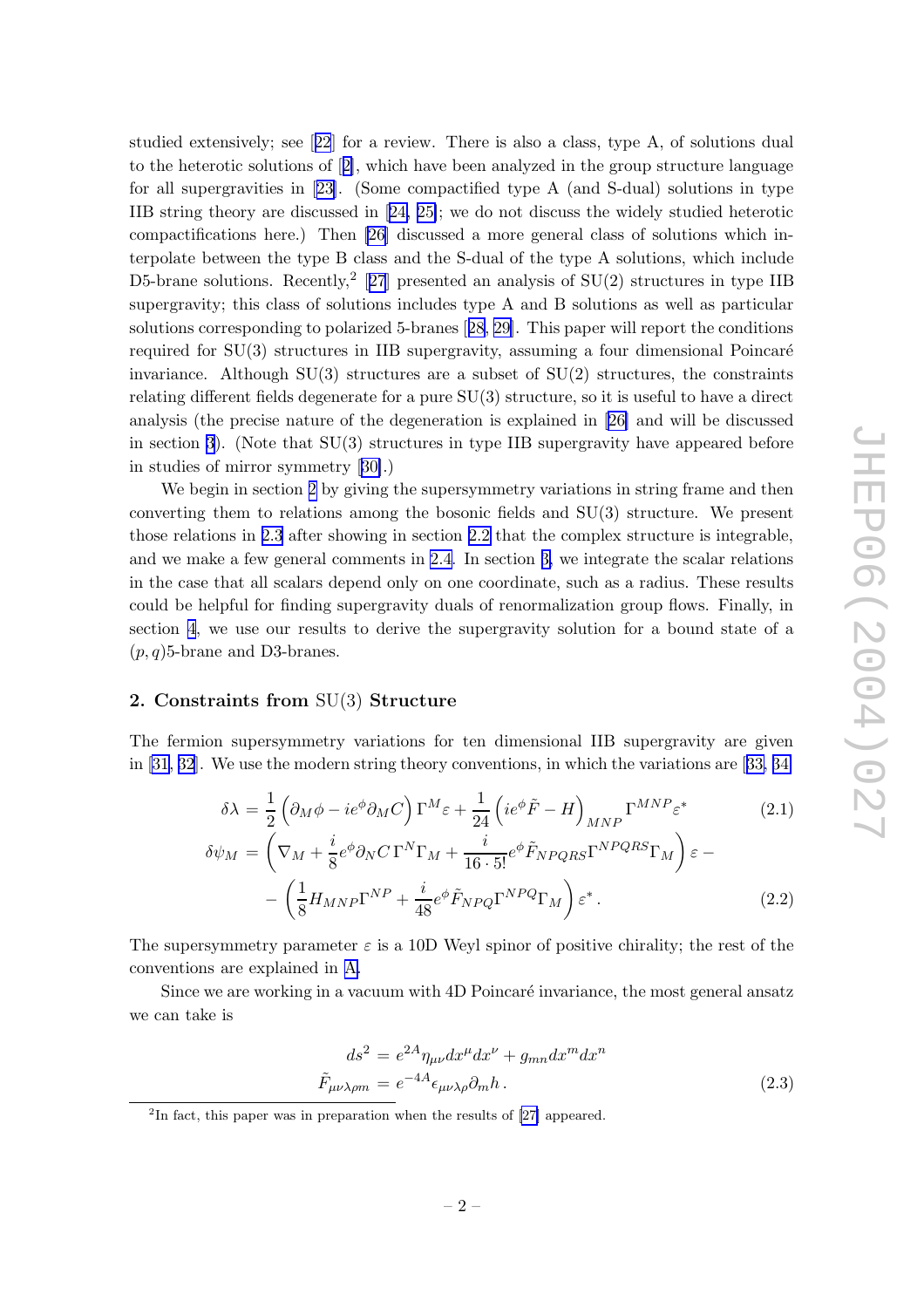<span id="page-3-0"></span>All other form components and all field dependences are in the internal directions. We include the factor  $e^{-4A}$  in the 5-form so that  $\tilde{F}_{\mu\nu\lambda\rho m}$  is an external derivative. Field strengths without tildes are just external derivatives, while tildes denote the addition of Chern-Simons terms. The only definition of importance to us is  $\tilde{F}_3 = F_3 - CH_3$ , as the 5-form is given through its self-dualit y .

#### 2.1 Normalization

In this subsection and the following one, we will emphasize two points which were not stated explicitly in [[27](#page-13-0)]. The first point regards the normalization of the spinors. If we start b y taking

$$
\varepsilon = e^{A/2} \left( \zeta \otimes \chi_+ + \zeta^* \otimes \chi_- \right), \tag{2.4}
$$

where  $\zeta$  is a 4D Weyl spinor of positive chirality and  $\chi_{\pm}$  are 6D Weyl spinors of respective chirality, the internal and external gravitino variations  $(2.2)$  $(2.2)$  $(2.2)$  combine to give

$$
\left[\nabla_m + \frac{i}{4}e^{\phi}\partial_m C - \frac{1}{2}\partial_n A\gamma_m{}^n + \frac{1}{4}e^{\phi - 4A}\partial_n h\gamma_m{}^n\right]\chi_+ - \frac{1}{8}\left(H + ie^{\phi}\tilde{F}\right)_{mnp}\gamma^{np}\chi_-^* = 0
$$
  

$$
\left[\nabla_m + \frac{i}{4}e^{\phi}\partial_m C - \frac{1}{2}\partial_n A\gamma_m{}^n - \frac{1}{4}e^{\phi - 4A}\partial_n h\gamma_m{}^n\right]\chi_- - \frac{1}{8}\left(H + ie^{\phi}\tilde{F}\right)_{mnp}\gamma^{np}\chi_+^* = 0. (2.5)
$$

We can immediately see that

$$
\nabla_m \left( \chi_+^{\dagger} \chi_+ + \chi_-^{\dagger} \chi_- \right) = \frac{1}{8} \left( H + ie^{\phi} \tilde{F} \right)_{mnp} \left( \chi_+^{\dagger} \gamma^{np} \chi_-^* + \chi_-^{\dagger} \gamma^{np} \chi_+^* \right) - \\ - \frac{1}{8} \left( H - ie^{\phi} \tilde{F} \right)_{mnp} \left( \chi_-^T \gamma^{np} \chi_+ + \chi_+^T \gamma^{np} \chi_- \right). \tag{2.6}
$$

This vanishes by the symmetry properties of the  $\gamma^m$  matrices. We easily see, therefore, that the SU(2) structure spinors of [[27](#page-13-0) ] (in the notation of that paper) satisfy

$$
e^{-A} (|a|^2 + |b|^2 + |c|^2) = \text{constant} \equiv 1. \tag{2.7}
$$

(The warp factor must b e included because [[27](#page-13-0) ] does not scale the spinor b y an o veral p o wer of the warp factor.)

In an SU(3) structure, there is only one linearly independent 6D spinor, which corresponds to  $c \to 0$  in the SU(2) structure notation of [[27](#page-13-0)]. We can therefore write our supersymmetry parameters as

$$
\varepsilon = e^{A/2} \left( \cos(\alpha/2) e^{i\beta/2} \zeta \otimes \chi + \sin(\alpha/2) e^{i\beta/2} \zeta^* \otimes \chi^* \right) \tag{2.8}
$$

with  $\chi$  a positive chirality 6D spinor with  $\chi^{\dagger}\chi = 1$ .

A number of recent papers [\[35](#page-13-0), [28](#page-13-0), [36](#page-13-0), [29](#page-13-0)] have used an "algebraic spinor" approach to deriv e supergravit y duals to renormalization group flows. In this approach, the spinors are specified by projector equations; the projector corresponding to  $(2.8)$  (that is, such that  $P\varepsilon = \varepsilon$ ) is

$$
P = \frac{1}{2} \left[ 1 + \cos \alpha \gamma_{(\hat{6})} + \sin \alpha e^{i\beta} * \right],
$$
\n(2.9)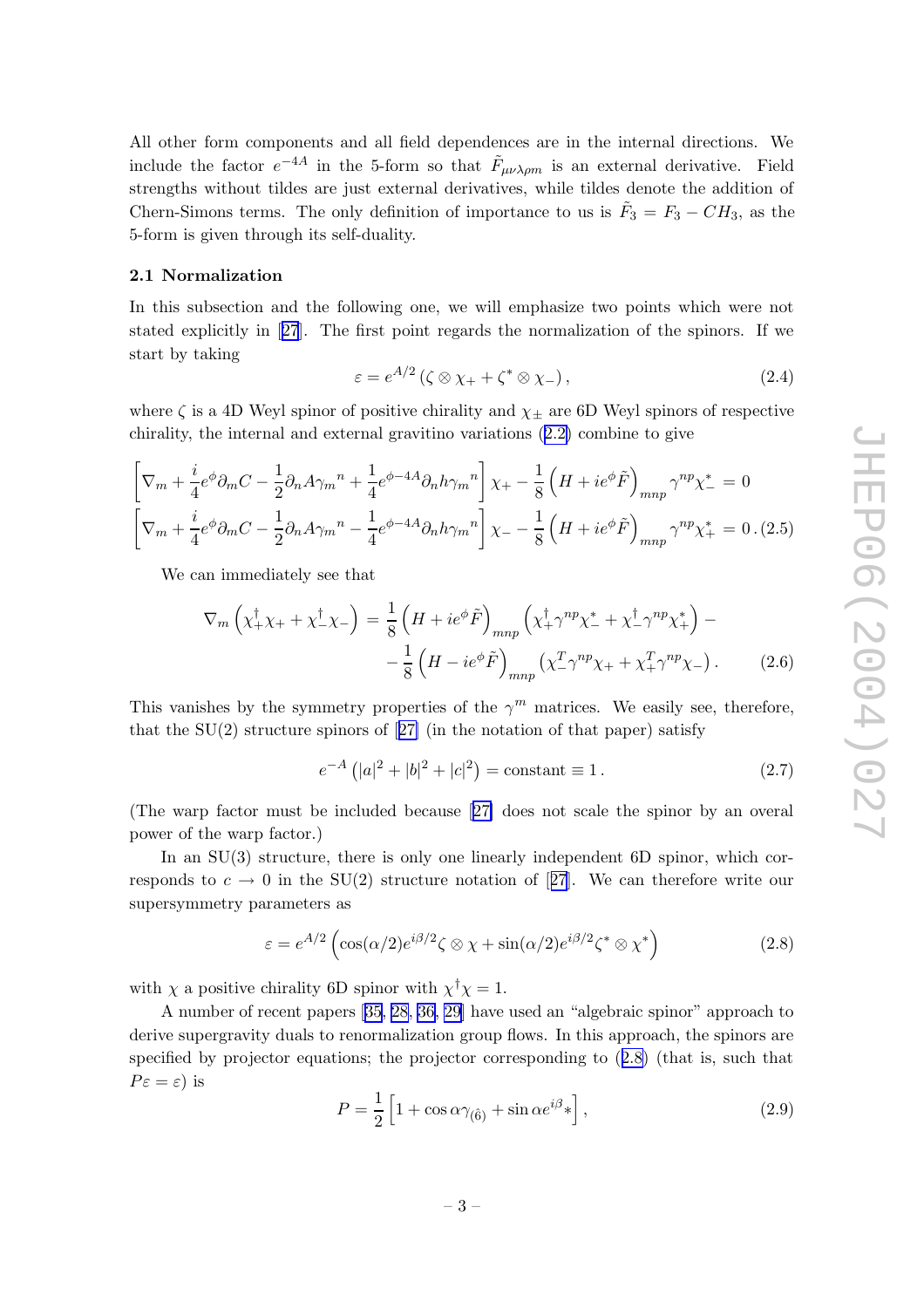<span id="page-4-0"></span>where  $\gamma_{(\hat{6})}$  is the six dimensional chirality (alternately, the four dimensional chirality can b e used) and ∗ is the complex conjugation operator. Additional projectors are necessary to reduce the number of supersymmetries to  $\mathcal{N} = 1$ ; these simply align the spins of  $\chi$  (see the final paragraph of 2.2).

#### 2.2 Complex structure integrabilit y

The other point which we wish to make explicit concerns the integrability of the almost complex structure (ACS). An y SU(3) structure has an almost complex structure tensor as well as a  $(3,0)$  form defined with respect to that ACS; these forms give an alternate definition of the SU(3) structure in 6D. Defining the ACS

$$
J_m{}^n = -i\chi^\dagger \gamma_m{}^n \chi\,,\tag{2.10}
$$

Fierz identities (see appendix [A](#page-11-0)) show that it indeed squares to  $-1$ . See, for example, [[23](#page-13-0)] for a nice review of differen t group structures in differen t dimensions.

The ACS is integrable if the Nijenhuis tensor  $N_{mn}{}^p = J_m{}^q \nabla_{[q} J_{n]}{}^p - J_n{}^q \nabla_{[q} J_{m]}{}^p$  vanishes. From ([2.5](#page-3-0)), we find

$$
\nabla_m J_n{}^p = -\left(\partial_q A - \frac{1}{2}\cos\alpha e^{\phi - 4A}\partial_q h\right) \left(g_{mn}J^{pq} - \delta_m^p J_n{}^q + \delta_n^q J_m{}^p - g^{pq} J_{mn}\right) +
$$

$$
+ \frac{1}{2}T_{mn}{}^r J_r{}^p - \frac{1}{2}T_{mr}{}^p J_n{}^r ,\tag{2.11}
$$

$$
T_{mnp} \equiv \sin \alpha \left( \cos \beta H + \sin \beta e^{\phi} \tilde{F} \right)_{mnp} . \tag{2.12}
$$

The flux tensor T acts like a torsion in the connection, and the other terms in  $\nabla J$  are similar to those generated in a connection b y rescaling the metric. In fact, it is a short calculation to see that the terms with  $A$  and  $h$  contribute nothing to the Nijenhuis tensor; the only contribution is from the torsion.

Ho wever, one linear combination of equations that result from the dilatino variation  $(2.1)$  $(2.1)$  is

$$
\frac{1}{12}T_{mnp}\gamma^{mnp}\chi =
$$
\n
$$
= \left[ \left( \cos(2\beta) + i \cos \alpha \sin(2\beta) \right) \partial_m \phi + \left( \sin(2\beta) - i \cos \alpha \cos(2\beta) \right) e^{\phi} \partial_m C \right] \gamma^m \chi.
$$

Once we have equation  $(2.13)$  $(2.13)$  $(2.13)$ ,  $[2]$  shows that the torsion contributes nothing to the Nijenhuis tensor. Therefore, for an  $SU(3)$  structure, the complex structure is always integrable! In fact, this follows from equation  $(3.33)$  in  $[27]$  $[27]$ ; this is a more explicit statement and proof. (This proof also ties up a loose end in [[26\]](#page-13-0).)

With an integrable complex structure, there is a holomorphic atlas, so we can write the defining relation for a Hermitean metric  $J_{i\bar{j}} = ig_{i\bar{j}}$  in the complex coordinates. This, along with (2.10), implies that  $\gamma_i \chi = \gamma^{\bar{i}} \chi = 0$ .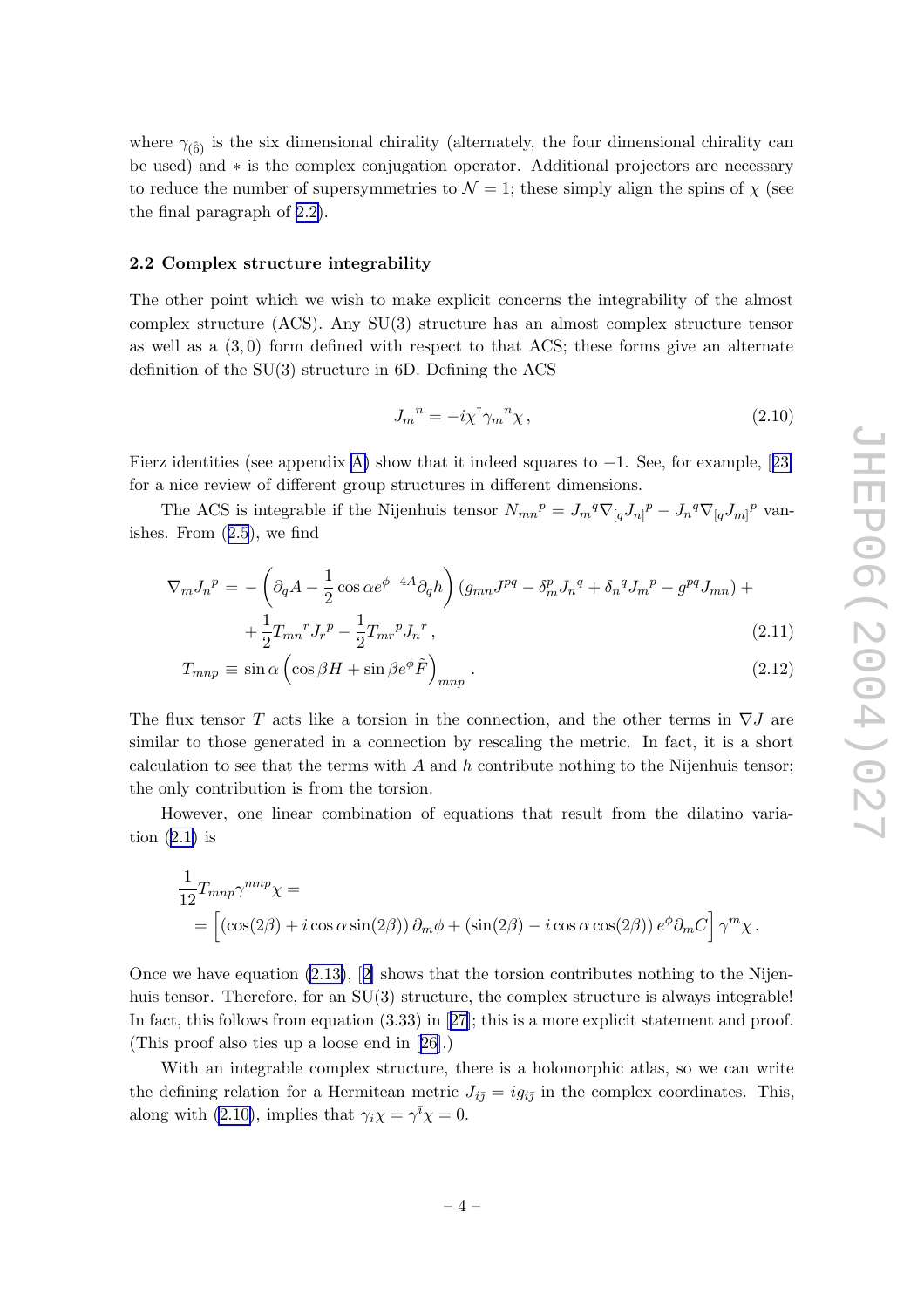#### <span id="page-5-0"></span>2.3 Relations among supergravit y fields and geometry

The vanishing of the fermion variations ([2.1\)](#page-2-0), ([2.2](#page-2-0) ) implies a num ber of constraints on the supergravity fields and the  $SU(3)$  structure of the manifold. Here, we briefly report those constraints, whic h are a special case of those reported in [[27](#page-13-0) ] for SU(2) structures. We write these constraints directly in terms of the supergravit y fields, rather than decomposing the fields according to the SU(3) structure.

There are four independent equations relating the scalars  $\alpha$ ,  $\beta$ ,  $A$ ,  $h$ ,  $\phi$ , and C. These relations, in the complex coordinates defined by  $J$ , are

$$
b_1 \partial A + \frac{1}{4} a_1 \left( i e^{\phi} \partial C - e^{\phi - 4A} \partial h \right) = 0
$$
  

$$
a_1 \partial A - \frac{1}{2} a_1 \partial \phi - \frac{1}{4} b_1 \left( i e^{\phi} \partial C + e^{\phi - 4A} \partial h \right) = 0
$$
  

$$
\frac{1}{2} \sin(2\alpha) \partial \alpha - \cos \alpha \left( a_2 \partial \phi + i b_2 e^{\phi} \partial C \right) = 0
$$
  

$$
\sin^2 \alpha \left( \partial \beta + \frac{1}{2} e^{\phi} \partial C + \frac{i}{2} e^{\phi - 4A} \partial h \right) + \cos \alpha \left( i b_2 \partial \phi - a_2 e^{\phi} \partial C \right) = 0, \qquad (2.13)
$$

where

$$
a_1 = \cos \alpha \cos \beta - i \sin \beta, \qquad b_1 = \cos \beta - i \cos \alpha \sin \beta
$$
  
\n
$$
a_2 = \cos \alpha \cos(2\beta) - i \sin(2\beta), \qquad b_2 = \cos(2\beta) - i \cos \alpha \sin(2\beta). \qquad (2.14)
$$

In the third equation of (2.13), we have left in the overall factor of  $\cos \alpha$  to demonstrate how the relations can degenerate at loci in the space of spinors. Finally, we note that it is simple to translate these equations to real coordinates by using the complex structure. We simply take the holomorphic derivative to the exterior derivative  $\partial f \to df$  when no factors of *i* are present and similarly  $i\partial f \to J_m{}^n \partial_n f dx^m$ . The integrability conditions for (2.13) are quite complicated, and w e hav e not done a full analysis. Ho wever, in certain cases, suc h as  $\alpha \to 0, \pi/2$  or  $\beta \to 0, \pi/2$ , the integrability conditions (and scalar relations) simplify considerably. The only new condition introduced in any of those cases is that  $\partial \phi \wedge \partial C = 0$ . In section [3](#page-7-0), we will discuss a class of solutions in which we can integrate  $(2.13)$  explicitly.

There are numerous algebraic and differential relations for the 3-forms and SU(3) structure. We start by defining the  $(3,0)$  form of the structure,

$$
\Omega_{mnp} = \chi^T \gamma_{mnp} \chi \,. \tag{2.15}
$$

Then it is straightforward to see

$$
H_{mnp}\Omega^{mnp} = \tilde{F}_{mnp}\Omega^{mnp} = 0\tag{2.16}
$$

and the conjugate equations, so there are no  $(3,0)$  or  $(0,3)$  components of the fluxes. There are also the following relations for the fluxes:

$$
\left(\cos\alpha\cos\beta\delta_m^n - \sin\beta J_m{}^n\right)\partial_n\phi + \left(\cos\alpha\sin\beta\delta_m^n + \cos\beta J_m{}^n\right)e^{\phi}\partial_nC = \frac{1}{4}\sin\alpha e^{\phi}\tilde{F}_{mnp}J^{np}
$$
\n
$$
\left(\cos\alpha\sin\beta\delta_m^n + \cos\beta J_m{}^n\right)\partial_n\phi - \left(\cos\alpha\cos\beta\delta_m^n - \sin\beta J_m{}^n\right)e^{\phi}\partial_nC = \frac{1}{4}\sin\alpha H_{mnp}J^{np}
$$
\n
$$
\left(\cos\alpha\sin\beta\delta_m^n + \cos\beta J_m{}^n\right)\partial_n\phi - \left(\cos\alpha\cos\beta\delta_m^n - \sin\beta J_m{}^n\right)e^{\phi}\partial_nC = \frac{1}{4}\sin\alpha H_{mnp}J^{np}
$$
\n
$$
\left(\frac{2.18}{2.18}\right)^{1/2}
$$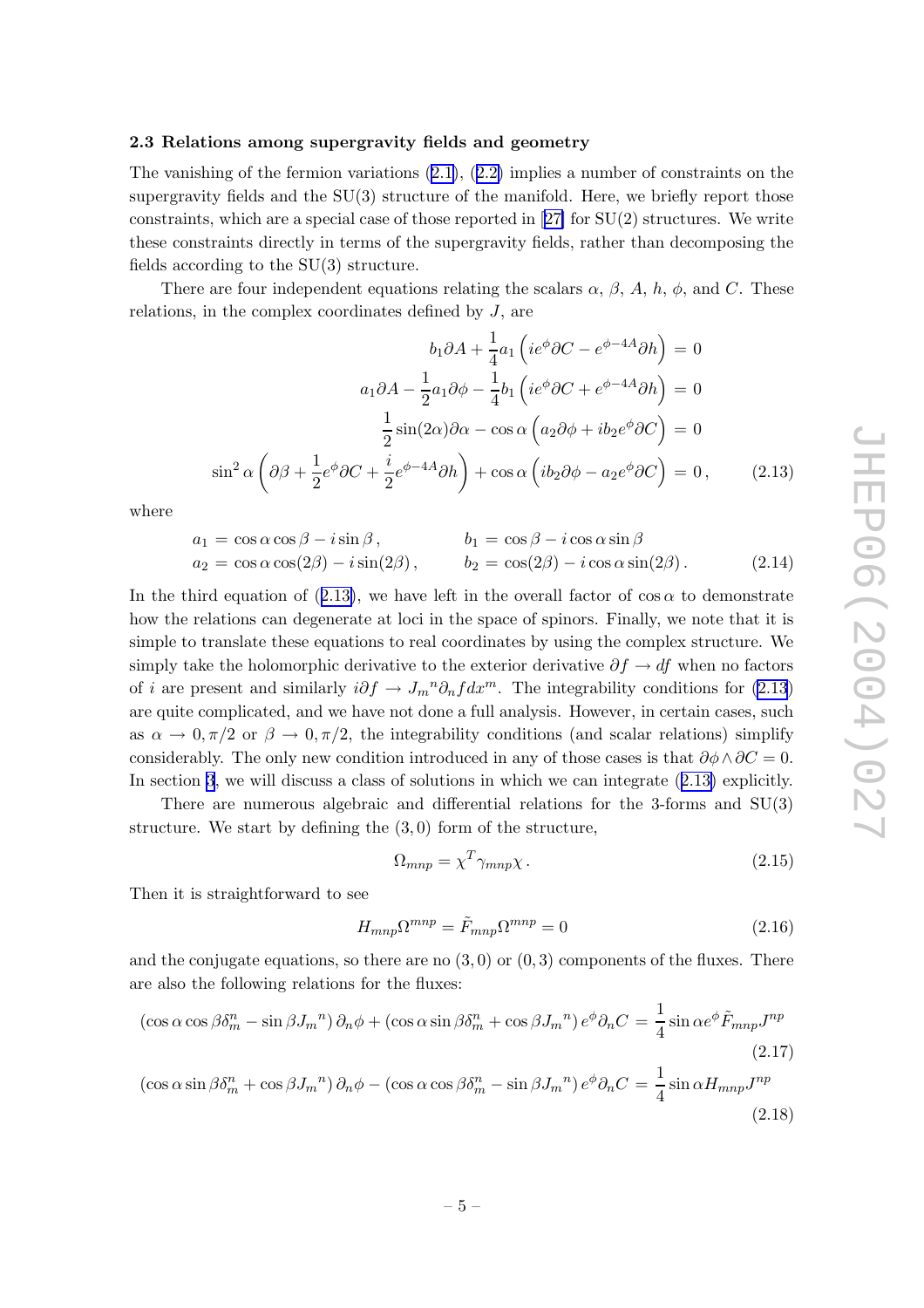<span id="page-6-0"></span>and

$$
-\frac{1}{4}\left(\sin\beta H - \cos\beta e^{\phi}\tilde{F}\right)_{mnp}J^{np} = \partial_m\alpha\tag{2.19}
$$

$$
-\frac{1}{4}\cos\alpha\left(\cos\beta H + \sin\beta e^{\phi}\tilde{F}\right)_{mnp}J^{np} = \sin\alpha\left(\partial_m\beta + \frac{1}{2}e^{\phi}\partial_mC + \frac{1}{2}e^{\phi-4A}\partial_nhJ_m{}^n\right). (2.20)
$$

After a bit more work and application of equation ([A.7\)](#page-12-0),

$$
0 = \left[2\sin\alpha e^{\phi - 4A}g_{m[n}\partial_{p]}h + \cos\alpha\left(\cos\beta H + \sin\beta e^{\phi}\tilde{F}\right)_{mnp} + i\left(\sin\beta H - \cos\beta e^{\phi}\tilde{F}\right)_{mnp}\right] \left(\delta_q^n + iJ_q^n\right)\left(\delta_r^p + iJ_r^p\right). \tag{2.21}
$$

In the type B,  $\alpha = 0$ , ansatz, this equation requires that  $G = \tilde{F} - ie^{-\phi}H$  is (1,2) only. This is opposite the usual con vention for choice of complex coordinates.

The other relations are differential in the complex structure and  $(3,0)$  form (here T is the torsion part of the 3-forms, as defined in equation ([2.12\)](#page-4-0)):

$$
dJ = \left(2dA - \cos\alpha e^{\phi - 4A}dh + 2\cos(2\beta)d\phi + 2\sin(2\beta)e^{\phi}dC\right)\wedge J +
$$

$$
+ \star \left[T - 2\cos\alpha\left(\sin(2\beta)d\phi - \cos(2\beta)e^{\phi}dC\right)\wedge J\right],
$$
(2.22)  

$$
{}_{n}J_{m}{}^{n} = \left(4\partial_{n}A - 2\cos\alpha e^{\phi - 4A}\partial_{n}h + 2\cos(2\beta)\partial_{n}\phi + 2\sin(2\beta)e^{\phi}\partial_{n}C\right)J_{m}{}^{n} +
$$

$$
\begin{aligned} \nabla_n J_m{}^n &= \left( 4\partial_n A - 2\cos\alpha e^{\gamma - 2\alpha}\partial_n h + 2\cos(2\beta)\partial_n \phi + 2\sin(2\beta)e^{\gamma}\partial_n C \right) J_m{}^n + \\ \n&\quad + 2\cos\alpha \left( \sin(2\beta)\partial_m \phi - \cos(2\beta)e^{\phi}\partial_m C \right), \n\end{aligned} \tag{2.23}
$$

$$
d\Omega = \left[ 3dA - \frac{3}{2}\cos\alpha e^{\phi - 4A}dh + i\cos\alpha \left( d\beta + \frac{1}{2}e^{\phi}dC \right) + \right. \\ + 2\cos(2\beta)d\phi + 2\sin(2\beta)e^{\phi}dC \right] \wedge \Omega \,. \tag{2.24}
$$

There is no separate equation for  $d \star_6 \Omega$  because  $\Omega$  satisfies a self-duality relation in the internal space. Note that it is often possible to integrate the dh terms, in whic h case the dA, dh terms both can b e interpreted as due to rescaling the six dimensional metric.

#### 2.4 Other concerns

The relations described in section [2.3](#page-5-0) , while containing information about the supersymmetry of a particular string vacuum, do not suffice to specify the solution entirely. It is also necessary to apply the Bianchi identities for the field strengths and to chec k that the solution satisfies the equations of motion. The necessary Bianchi identities are

$$
dH = 0, \qquad dF_3 = 0 \quad \text{or} \quad d\tilde{F}_3 = -dC \wedge H
$$
  

$$
d\tilde{F}_5 = H_3 \wedge F_3.
$$
 (2.25)

Note that the 5-form Bianchi identity is also an equation of motion due to the self-duality of the 5-form.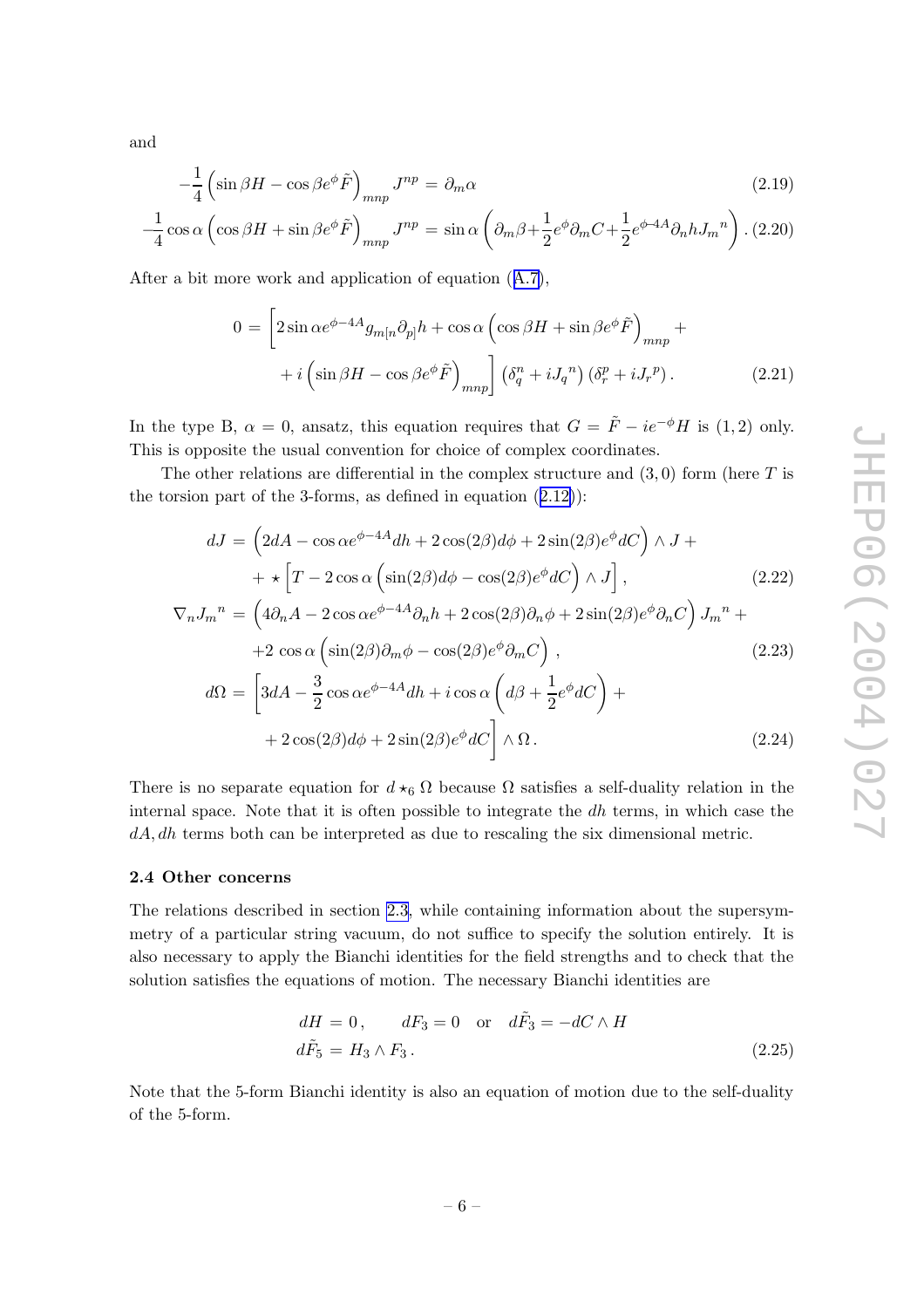<span id="page-7-0"></span>The reason w e should also chec k the equations of motion is that not all the equations of motion are necessarily contained in the commutators of the supersymmetry variations. This issue was discussed in [[6](#page-12-0) ] for the case of M-theory . Ho wever, in IIB supergravit y , [[32](#page-13-0) ] was able to deriv e all the equations of motion b y using the supersymmetry algebra. It seems, therefore, that because the 5-form Bianchi is also an equation of motion, supersymmetry of a typ e IIB background, along with the Bianchi identities, may imply that it solves the equations of motion.

## 3. Radial flo w

In this section, we integrate the scalar relations  $(2.13)$  $(2.13)$  $(2.13)$  in a case that should be relevant for renormalization group flows in string-gauge dualities as well as for supersymmetric brane bound states. Specifically , w e consider the case that all the scalars depend only on a single (real) dimension, suc h as a radial direction. This ansatz could b e useful for finding supergravity solutions relating the supergravity backgrounds of [[37](#page-13-0)] and [[38\]](#page-14-0), for example, as both are  $\mathcal{N}=1$  backgrounds with SU(3) structure (see [[39](#page-14-0)] and [[19](#page-13-0), [20](#page-13-0)] for supersymmetry analysis, respectively).

Once we specify that the scalars depend only on a single direction  $r$ , we can sepa-rate ([2.13](#page-5-0)) into real and imaginary parts by factoring out  $\partial r/\partial z^i$ . The eight equations we have are more than enough to define all the scalars in terms of one of the angles  $\alpha, \beta$ , and in fact the extra equations are compatible with the following solutions. In determining the proportionality factors in the following, we assumed that as  $r \to \infty$ ,  $\beta \to \theta$  and  $\alpha \to \pi/2 - \theta'$  with  $\theta, \theta' \neq 0, \pi/2$ . We also took  $\phi \to \ln g_s$ ,  $C \to 0$ , and  $A \to 0$  as boundary conditions; these are appropriate for the asymptotically flat region around a brane bound state. However, it is possible to adjust the proportionality constants to allow for other boundary conditions, as would b e the case in string-gauge dualities. We hav e

$$
\cos \alpha = \sin \theta' \cot \theta \tan \beta
$$
  
\n
$$
e^{\phi} = g_s \frac{\sin(2\theta)}{\sin(2\beta)}
$$
  
\n
$$
C = \frac{\tan \theta}{g_s} \left(1 - \frac{\sin^2 \beta}{\sin^2 \theta}\right)
$$
  
\n
$$
e^{2A} = \frac{\sin \theta \cot \theta'}{\sin \beta \tan \alpha} = \frac{\cos \theta' \cos \theta}{\sin \alpha \cos \beta}
$$
  
\n
$$
h = \frac{1}{g_s} \cot^2 \theta' \sin \theta' \cot^2 \alpha + h_0
$$
\n(3.1)

with  $h_0$  some constant (which we can fix to zero by a gauge transformation).

This is an appropriate poin t to emphasize ho w the scalar relations ([2.13](#page-5-0) ) degenerate in certain limits, whic h makes the integrated scalars (3.1 ) singular. The "renormalization" necessary to interpret  $(3.1)$  in such a limit is discussed in detail in [[26\]](#page-13-0), where it was argued that the proportionality constants (i.e., the angles  $\theta$ ,  $\theta'$ ) can absorb zeros and infinities. As an example, suppose that  $\beta(x) = \pi/2 - \epsilon z(x)$ , where  $\epsilon \to 0$  in the limit we consider. To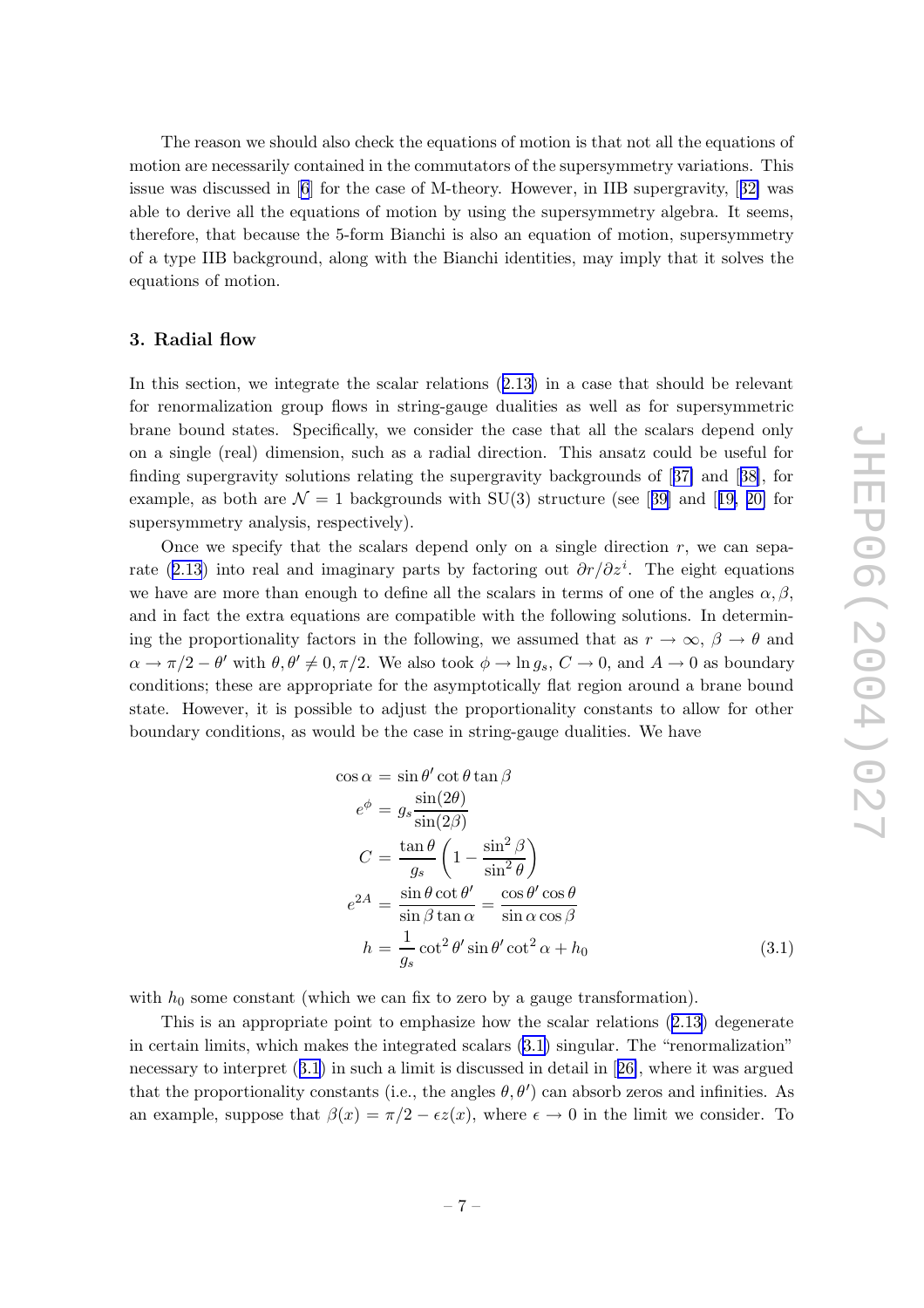<span id="page-8-0"></span>renormalize [\(3.1](#page-7-0)), then let also  $\theta = \pi/2 - \epsilon$ . By being careful, we get the new relations

$$
\cos \alpha = \sin \theta' z^{-1}
$$
  
\n
$$
e^{\phi} = g_s z^{-1} = \frac{g_s}{\sin \theta'} \cos \alpha, \qquad C = 0
$$
  
\n
$$
e^{2A} = \frac{\cot \theta'}{\tan \alpha}, \qquad (3.2)
$$

and h is the same as in  $(3.1)$ . These results are in fact identical to those of [[26\]](#page-13-0), which directly considered supersymmetry parameters with varying  $\alpha$  and  $\beta = \pi/2$ . Note, however, that here we have seen that vanishing asymptotic  $C$  requires  $C$  to vanish everywhere, which seems to restrict the varying C solutions of  $[26]$  $[26]$ .

We see, therefore, ho w limits whic h turn off some variation of the supersymmetry parameter are singular. In fact, this should b e precisely true for the restriction of an SU(2) structure to an SU(3) structure. This is one reason that it is useful to hav e a direct analysis of the SU(3) structure case.

## 4.  $(p, q)$ 5/D3 bound state

Now we will use the integrated scalars  $(3.1)$  $(3.1)$  $(3.1)$  above to derive the supergravity solution corresponding to a bound state of  $(p, q)$ 5-branes and D3-branes. This solution has been obtained previously b y a clever use of zero modes in the equations of motion [[40](#page-14-0) ] and b y application of dualities to known brane solutions [[41](#page-14-0) , [42\]](#page-14-0). The equivalence of these solutions was demonstated in [[43\]](#page-14-0). After we have determined the solution explicitly, we can compare to the asymptotically flat bound state solution of [[41](#page-14-0) , [42\]](#page-14-0).

We start b y specifying the six dimensional metric. These six dimensions separate into those parallel and transverse to the  $(p, q)$ 5-brane. Since we are working with the flat space solutions, the orthogonal directions should hav e an SO(4) symmetry for a singlecenter solution. Similarly, the two directions parallel to the 5-brane but orthogonal to the D3-branes (i.e., the directions of the 5-brane worldvolume field strength) should b e translationally invariant. Restricting  $a, b = 4, 5$  along the 5-brane and  $m, n = 6 - 9$ orthogonal, the metric becomes

$$
ds_6^2 = e^{2B_1} \tilde{g}_{ab} dx^a dx^b + e^{2B_2} \delta_{mn} dx^m dx^n.
$$
 (4.1)

Then all of the supergravity scalars,  $\alpha$ ,  $\beta$ , and the warp factors A,  $B_{1,2}$  depend only on the radial direction  $r^2 = \delta_{mn} x^m x^n$ . The complex structure can be calculated by wedging the vielbein  $J = e_{\hat{4}} \wedge e_{\hat{5}} + e_{\hat{6}} \wedge e_{\hat{7}} + e_{\hat{8}} \wedge e_{\hat{9}}$ . (Hats denote tangent space indices.)

Because the 3-forms  $H, F$  have vanishing Bianchis (up to sources at the origin), their integral over  $S^3$ s concentric with the origin is independent of radius; we normalize as

$$
\oint_{S^3} H = 2p\Omega_{S^3} , \qquad \oint_{S^3} F = 2q\Omega_{S^3} , \qquad (4.2)
$$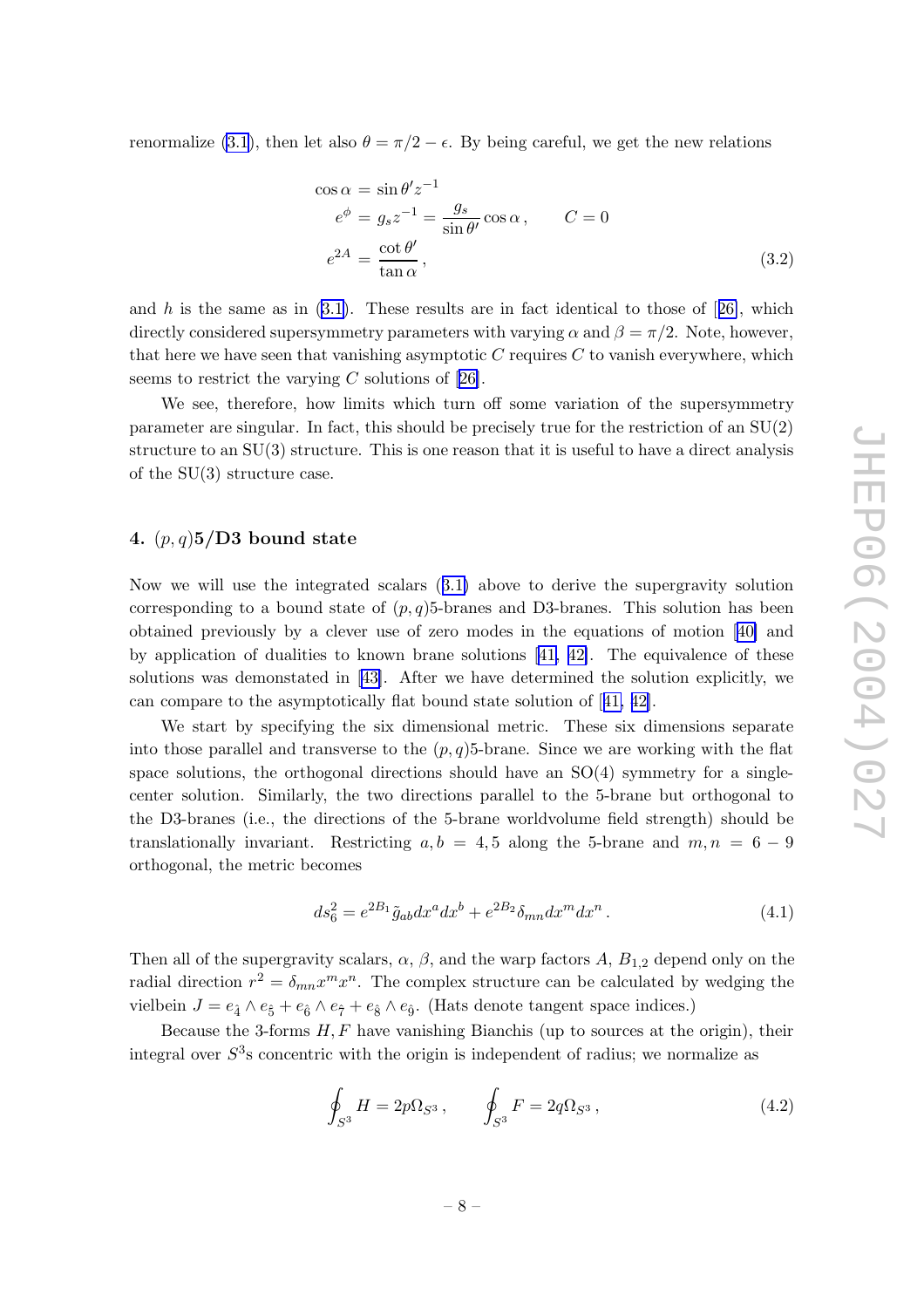<span id="page-9-0"></span>where  $\Omega_{S^3}$  is the volume of a unit  $S^3$ .<sup>3</sup> The allowed components are therefore

$$
H_{mnp} = e^{-2B_2} p \epsilon_{mnp}{}^q \partial_q g \,, \qquad F_{mnp} = e^{-2B_2} q \epsilon_{mnp}{}^q \partial_q g \,, \qquad g = \frac{1}{r^2}
$$
  
\n
$$
H_{r45} = e^{-2B_1} \epsilon_{45} \partial_r g_1 \,, \qquad F_{r45} = e^{-2B_1} \epsilon_{45} \partial_r g_2 \,.
$$
\n(4.3)

Consider ([2.20\)](#page-6-0). The  $m = r$  component along with the scalar relations ([3.1](#page-7-0)) immediately give (dropping the integration constants by gauge choice)

$$
g_1 = -g_s \tan \theta g_2. \tag{4.4}
$$

Then the same component of  $(2.19)$  $(2.19)$  and  $(3.1)$  $(3.1)$  $(3.1)$  can be integrated to give

$$
g_1 = \frac{\sin \theta}{\sin(2\theta')} \cos(2\alpha), \qquad g_2 = -\frac{\cos \theta}{g_s \sin(2\theta')} \cos(2\alpha). \tag{4.5}
$$

We can continue by considering  $(2.22)$ . The component along the three angular directions vanishes on both sides,  $dJ$  by computation, and the right hand side by  $(3.1)$  $(3.1)$  and  $(4.4)$ . The componen t along the radius and t w o of the angles yields a differential equation for the B 2 warp factor; assuming asymptotic flatness gives

$$
e^{2B_2} = \frac{\sin^2 \theta}{\cos \theta' \cos \theta} \frac{\sin \alpha \cos \beta}{\sin^2 \beta}.
$$
 (4.6)

The  $r45$  component gives a differential equation for  $B_1$ ; however, this equation exhibits the radius explicitly due to the appearance of the fluxes. To solve it, we need to know the radial dependence of the angle  $\beta$  (and therefore all the other scalars).

This we find from the angular components of  $(2.19)$  $(2.19)$ ,  $(2.20)$  $(2.20)$ . Because  $\alpha$  depends only on r, we find immediately from  $(2.19)$  $(2.19)$  that  $\tan \theta = qg_s/p$ . Then we can integrate  $(2.20)$  $(2.20)$  $(2.20)$  to find

$$
\sin \beta = \frac{r \sin \theta}{[r^2 + p \cos \theta \cos \theta']^{1/2}}.
$$
\n(4.7)

We can now integrate the equation for  $B_1$ ; coincidentally, the explicit r dependence now can be reabsorbed into  $\beta$ , so

$$
e^{2B_1} = \frac{\cos \theta}{\cos \theta'} \frac{\sin \alpha}{\cos \beta}.
$$
 (4.8)

We can no w write the radial dependence of all the scalars, warp factors, and fluxes.

The final thing to determine is the asymptotic angle  $\theta'$ . As discussed in section [2.4](#page-6-0), we should also have to apply the 5-form Bianchi identity to solve the equations of motion. As a substitute, however, we will note that we want a brane bound state with  $n$  units of D3-brane charge (using the same normalization as in equation ([4.2\)](#page-8-0)). Therefore, asymptotically , where  $H \wedge F$  vanishes, we should have

$$
\oint_{T^2 \times S^3} \tilde{F}_5 = 2n\Omega_{S^3} V_{T^2},
$$
\n(4.9)

<sup>&</sup>lt;sup>3</sup>This normalization absorbs the 5-brane charge into  $p, q$ .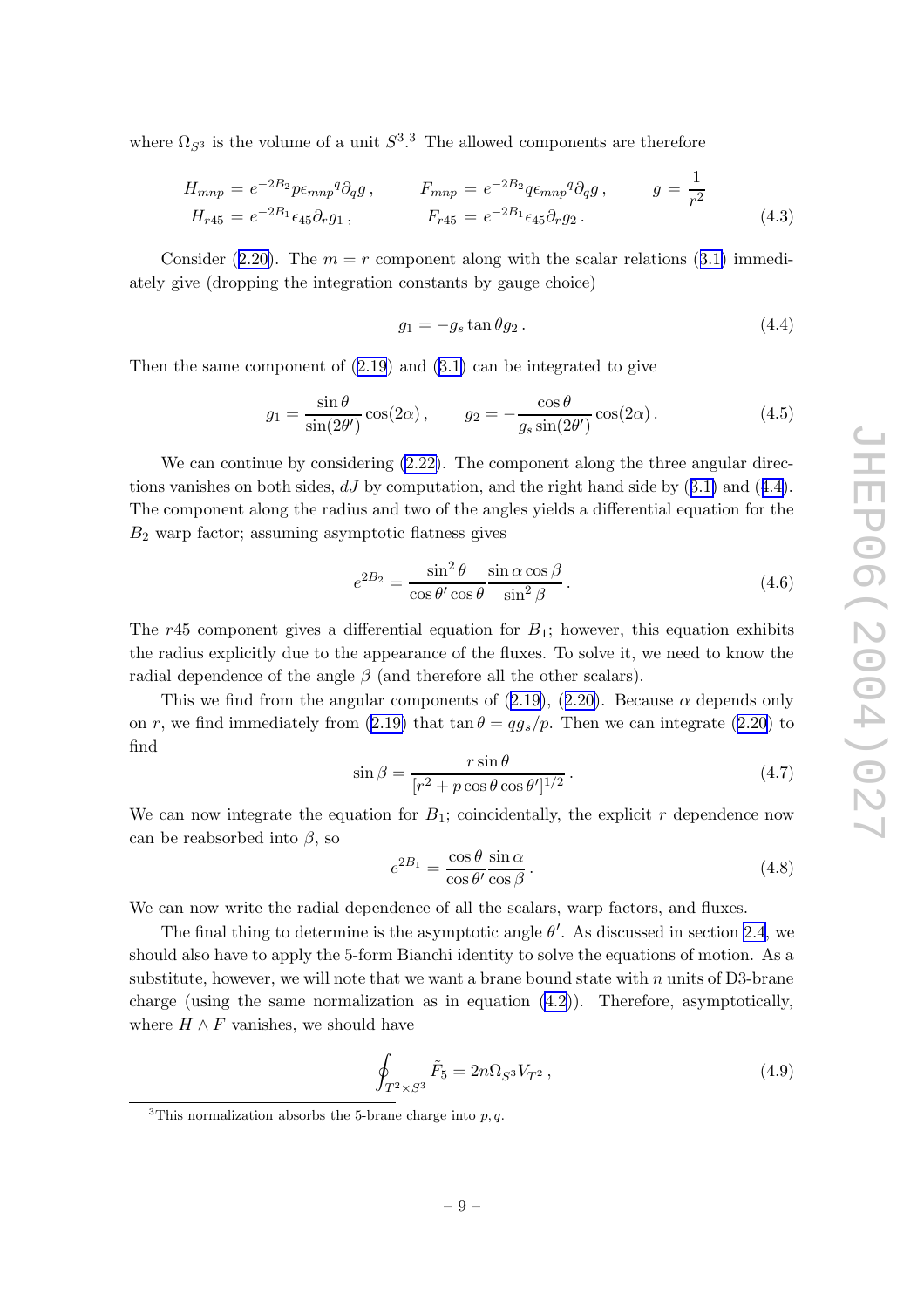<span id="page-10-0"></span>where  $V_{T^2}$  is the volume of the torus wrapped by the 5-branes.<sup>4</sup> Using the self-duality of the 5-form, this condition can b e written as

$$
e^{2B_1}e^{2B_2}e^{-4A}\partial_r h = \frac{2n}{r^3},\tag{4.10}
$$

Comparing to the radial behavior of the scalars ([4.7](#page-9-0)) then yields  $\tan \theta' = n g_s / \sqrt{p^2 + q^2 g_s^2}$ .

We can also check that the remaining constraints are satisfied. Indeed,  $(2.17)$  $(2.17)$ ,  $(2.18)$  $(2.18)$  $(2.18)$  are just linear combinations of  $(2.19)$ ,  $(2.20)$  $(2.20)$  $(2.20)$  if we use  $(3.1)$  $(3.1)$ . We will not explicitly discuss  $(2.21)$  $(2.21)$ , [\(2.23\)](#page-6-0), ([2.24](#page-6-0)), but they are straightforward, though slightly tedious, to check.

Finally, we note that we can compare our solution to that obtained by dualities in [[41](#page-14-0), [42](#page-14-0) ] (with vanishing asymptotic RR scalar). That solution is written in terms of three warp factors,  $H, H', H''$  in the notation of [[41](#page-14-0), [42\]](#page-14-0). By comparing the radial dependence, it is easy to see that

$$
H = \tan \theta' \tan \alpha \,, \ H' = \tan^2 \theta \cot^2 \beta = \frac{\sin^2 \theta'}{\cos^2 \alpha}, \qquad H'' = \frac{\sin^2 \theta}{\sin^2 \beta}.
$$
 (4.11)

Then the solutions matc h exactly (up to sign con ventions). While this bound state solution has been obtained before, both from dualities and the equations of motion, it is worth noting that our methods may b e more easily generalized to geometries with less symmetry and also to boundary conditions more appropriate for gauge-string theory dualities.

#### 5. Summary

In this paper, we have presented constraints on solutions of type IIB supergravity with four dimensional Poincaré invariance and  $\mathcal{N}=1$  supersymmetry based on an SU(3) structure. The SU(3) structure is a limit of SU(2) structures whic h hav e been recently presented in [\[27](#page-13-0)]; ho wever, the limit is degenerate, so a direct analysis is desirable. Additionally , SU(3) structures hav e nongeneric behavior among SU(2) structures; for example, all SU(3) structures hav e an integrable complex structure.

In section [3](#page-7-0), we presented a solution to the relations among the scalars in the case that all the scalars depend only on a single (radial) direction. It is our hop e that this solution, with appropriately modified boundary conditions, will b e useful in constructing supergravity duals to renormalization group flows. We have used these results to derive the supergravity solution for the  $(p, q)5/D3$ -brane bound state.

#### Acknowledgments

I would like to thank M. Caldarelli, G. Dall'Agata, J. Gauntlett, J. Gomis, M. Graña, and M. Sc hulz for useful communications. This work was supported b y the John A. McCone Fellowship in Theoretical Physics at the California Institute of Technology .

<sup>&</sup>lt;sup>4</sup>This seems to be an odd quantization condition; however, we can derive it by considering the eight dimensional theory reduced along the torus. It also happens to give n the same dimensionality as  $p, q$ .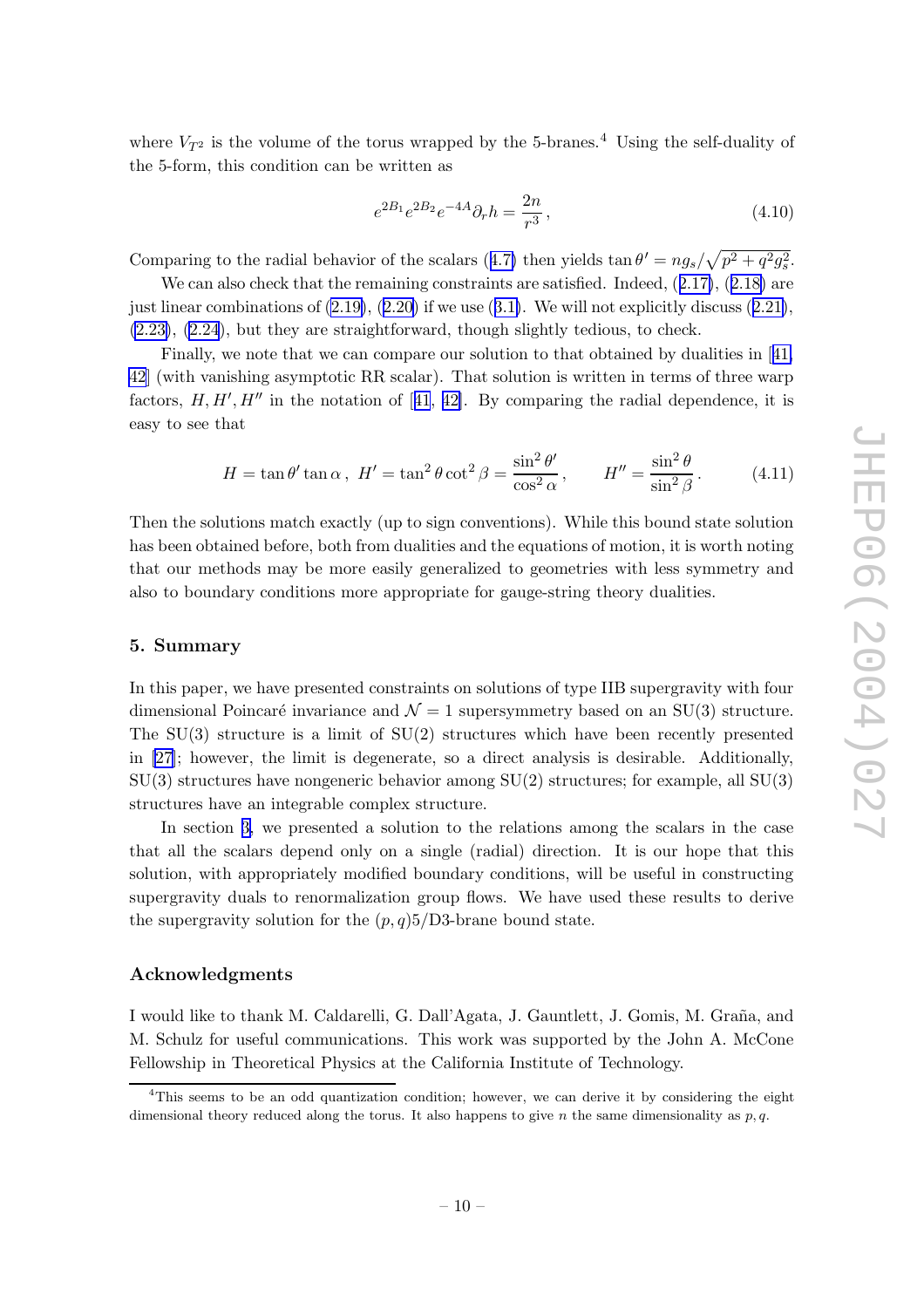## <span id="page-11-0"></span>A. Con ventions and identities

In this paper, we work in string frame with usual string conventions for the field strengths (see [[34](#page-13-0)]). Note that the gravitino, dilatino, and supersymmetry parameter are redefined in transforming from the Einstein frame. Indices  $M, N$  are for the full 10 dimensions,  $\mu, \nu$ for the 4 Poincaré invariant dimensions, and  $m, n$  for the internal dimensions. Hats denote tangen t space indices. We work in a signature in whic h timelik e norms are negative.

Our differential form con ventions are as follows:

$$
\epsilon_{012\cdots(d-1)} = +\sqrt{-g} \text{ for } d \text{ dimensions}
$$
  
\n
$$
T_{[M_1\cdots M_p]} = \frac{1}{p!} (T_{M_1\cdots M_p} \pm \text{permutations})
$$
  
\n
$$
(\star T)_{M_1\cdots M_{d-p}} = \frac{1}{p!} \epsilon_{M_1\cdots M_{d-p}} N_1 \cdots N_p T_{N_1\cdots N_p}
$$
  
\n
$$
T = \frac{1}{p!} T_{M_1\cdots M_p} dx^{M_1} \cdots dx^{M_p}.
$$
\n(A.1)

Wedges and exterior derivatives are defined consistently with those conventions. We choose  $\star \tilde{F}_5 = \tilde{F}_5$  for the self-duality of the 5-form.

Gamma matrices in tangent space have the algebra  $\{\Gamma^{\hat{M}}, \Gamma^{\hat{N}}\} = 2\eta^{\hat{M}\hat{N}}$ . With these con ventions, a Majorana basis is real and symmetric for spacelik e indices and antisymmetric for time. Gammas can b e con verted to coordinate indices with the vielbein. We define  $\Gamma^{M_1 \cdots M_p} = \Gamma^{[M_1} \cdots \Gamma^{M_p]}$ . The chirality is given by

$$
\Gamma_{(\widehat{10})} = \Gamma^{\hat{0}} \cdots \Gamma^{\hat{9}} = \frac{1}{10!} \epsilon_{M_1 \cdots M_{10}} \Gamma^{M_1 \cdots M_{10}}.
$$
\n(A.2)

The gravitino and supersymmetry parameter have positive chirality; this choice agrees with the 5-form self-duality above.

We can decompose the  $\Gamma$  matrices as

$$
\Gamma^{\mu} = \gamma^{\mu} \otimes 1, \qquad \Gamma^{m} = \gamma_{(\hat{4})} \otimes \gamma^{m}
$$
 (A.3)

with 4 and 6 dimensional chirality  $\gamma_{(4)} = -i\gamma^{\hat{0}} \cdots \gamma^{\hat{3}}, \gamma_{(\hat{6})} = i\gamma^{\hat{4}} \cdots \gamma^{\hat{9}}$ . The  $\gamma^{\mu}$  have the same symmetry and reality properties as  $\Gamma^M$ , while the  $\gamma^m$  are imaginary and antisymmetric.

A number of  $\gamma$  identities are very useful. A comprehensive list of (anti)commutators appears in [\[44](#page-14-0)], although there is at least one typographical error. It is necessary to replace

$$
[\gamma_{mnp}, \gamma^{rst}] = 2\gamma_{mnp}^{rst} - 36\delta_{[mn}^{[rs}\gamma_{p]}^{t]}.
$$
\n(A.4)

Additionally ,

$$
\gamma_{mnpq} = \frac{i}{2} \gamma_{(\hat{6})} \gamma^{rs} \epsilon_{mnpqrs} , \qquad \chi^{\dagger} \gamma_{mnpqrs} \chi = -i \epsilon_{mnpqrs} \tag{A.5}
$$

for positive chirality  $\chi$ .

The Fierz identities that w e use come from expanding in terms of the complete set of  $\gamma$  matrices. Specifically, we find

$$
\chi \chi^{\dagger} = \frac{1}{8} - \frac{i}{16} J_{mn} \gamma^{mn} - \frac{i}{16} J_{mn} \gamma^{mn} \gamma_{(\hat{6})} + \frac{1}{8} \gamma_{(\hat{6})}
$$
(A.6)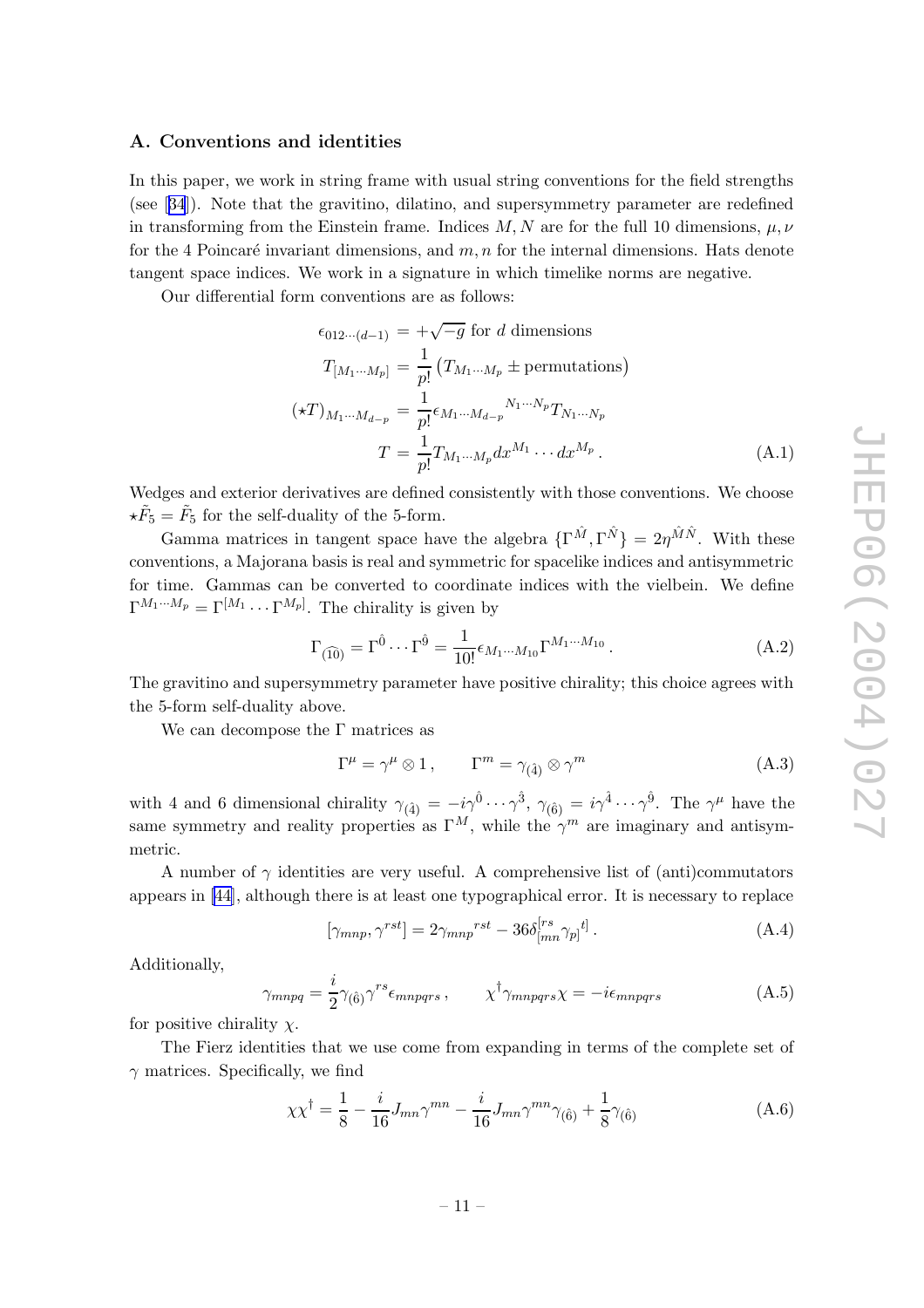<span id="page-12-0"></span>for the normalized positive chirality spinor  $\chi$  used in the text. This identity can be used to show that  $J_m{}^n J_n{}^p = -\delta_m^p$  and also that

$$
6J_{[mn}J_{pq]} = \epsilon_{mnpq}^{rs}J_{rs} \,. \tag{A.7}
$$

#### References

- [1] P . Candelas, G.T. Horowitz, A. Strominger and E. Witten, Vacuum configurations for superstrings, Nucl. Phys.  $\bf{B}$  258 [\(1985\)](http://www-spires.slac.stanford.edu/spires/find/hep/www?j=NUPHA%2CB258%2C46) 46.
- [2] A. Strominger, Superstrings with torsion, Nucl. Phys.  $\bf{B}$  274 [\(1986\)](http://www-spires.slac.stanford.edu/spires/find/hep/www?j=NUPHA%2CB274%2C253) 253.
- $[3]$  K. Becker and M. Becker, *M-theory on eight-manifolds*, *Nucl. Phys.* **B 477** [\(1996\)](http://www-spires.slac.stanford.edu/spires/find/hep/www?j=NUPHA%2CB477%2C155) 155 [[hep-th/9605053](http://xxx.lanl.gov/abs/hep-th/9605053)].
- [4] K. Becker, A note on compactifications on  $Spin_7$ -holonomy manifolds, J. High [Energy](http://jhep.sissa.it/stdsearch?paper=05%282001%29003) Phys. 05 [\(2001\)](http://jhep.sissa.it/stdsearch?paper=05%282001%29003) 003 [[hep-th/0011114](http://xxx.lanl.gov/abs/hep-th/0011114)].
- [5] K. Becker and M. Becker, *Compactifying M-theory to four dimensions*, *J. High [Energy](http://jhep.sissa.it/stdsearch?paper=11%282000%29029) Phys.* 11 [\(2000\)](http://jhep.sissa.it/stdsearch?paper=11%282000%29029) 029 [[hep-th/0010282](http://xxx.lanl.gov/abs/hep-th/0010282)].
- [6] J.P. Gauntlett and S. Pakis, *The geometry of*  $D = 11$  Killing spinors, *J. High [Energy](http://jhep.sissa.it/stdsearch?paper=04%282003%29039) Phys.* 04 [\(2003\)](http://jhep.sissa.it/stdsearch?paper=04%282003%29039) 039 [[hep-th/0212008](http://xxx.lanl.gov/abs/hep-th/0212008)].
- [7] P. Kaste, R. Minasian, M. Petrini and A. Tomasiello, Nontrivial RR two-form field strength and  $SU(3)$ -structure, [Fortschr.](http://www-spires.slac.stanford.edu/spires/find/hep/www?j=FPYKA%2C51%2C764) Phys. 51 (2003) 764 [[hep-th/0301063](http://xxx.lanl.gov/abs/hep-th/0301063)].
- [8] K. Behrndt and C. Jeschek, Fluxes in M-theory on 7-manifolds and G structures , J. [High](http://jhep.sissa.it/stdsearch?paper=04%282003%29002) *[Energy](http://jhep.sissa.it/stdsearch?paper=04%282003%29002) Phys.*  $04$   $(2003)$   $002$   $[hep-th/0302047]$  $[hep-th/0302047]$  $[hep-th/0302047]$ .
- [9] P . Kaste, R. Minasian and A. Tomasiello, Supersymmetric M-theory compactifications with fluxes on seven-manifolds and g-structures , J. High [Energy](http://jhep.sissa.it/stdsearch?paper=07%282003%29004) Phys. 07 (2003) 004 [[hep-th/0303127](http://xxx.lanl.gov/abs/hep-th/0303127)].
- [10] D. Martelli and J. Sparks, *G-structures, fluxes and calibrations in M-theory, [Phys.](http://www-spires.slac.stanford.edu/spires/find/hep/www?j=PHRVA%2CD68%2C085014) Rev.* D 68 (2003) [085014](http://www-spires.slac.stanford.edu/spires/find/hep/www?j=PHRVA%2CD68%2C085014) [[hep-th/0306225](http://xxx.lanl.gov/abs/hep-th/0306225)].
- [11] K. Behrndt and C. Jeschek, Fluxes in M-theory on 7-manifolds: G-structures and superpotential, [hep-th/0311119](http://xxx.lanl.gov/abs/hep-th/0311119).
- [12] G. Dall'Agata and N. Prezas,  $N = 1$  geometries for M-theory and type-IIA strings with  $fluxes, \ Phys. \ Rev. \ \mathbf{D}$  69  $(2004)$   $066004$   $[\texttt{hep-th}/0311146]$ .
- [13] [J.](http://jhep.sissa.it/stdsearch?paper=12%282003%29049)P. Gauntlett, J.B. Gutowski and S. Pakis, *The geometry of*  $D = 11$  null Killing spinors, J.  $High Energy Phys. 12 (2003) 049 [hep-th/0311112].$  $High Energy Phys. 12 (2003) 049 [hep-th/0311112].$  $High Energy Phys. 12 (2003) 049 [hep-th/0311112].$  $High Energy Phys. 12 (2003) 049 [hep-th/0311112].$  $High Energy Phys. 12 (2003) 049 [hep-th/0311112].$
- [14] K. Behrndt and M. Cvetič, Supersymmetric intersecting d6-branes and fluxes in massive type-IIA string theory, Nucl. Phys.  $\bf{B} 676$  [\(2004\)](http://www-spires.slac.stanford.edu/spires/find/hep/www?j=NUPHA%2CB676%2C149) 149 [[hep-th/0308045](http://xxx.lanl.gov/abs/hep-th/0308045)].
- [15] J.P. Gauntlett, D. Martelli, J. Sparks and D. Waldram, Supersymmetric AdS<sub>5</sub> solutions of M-theory, [hep-th/0402153](http://xxx.lanl.gov/abs/hep-th/0402153).
- [16] M. Bec ker, K. Dasgupta, A. Knauf and R. Tatar, Geometric transitions, flops and  $non-Kähler\ manifolds, I, hep-th/0403288.$  $non-Kähler\ manifolds, I, hep-th/0403288.$  $non-Kähler\ manifolds, I, hep-th/0403288.$
- [17] K. Behrndt and M. Cvetič, *General*  $N = 1$  supersymmetric flux vacua of (massive) type-IIA string theory, [hep-th/0403049](http://xxx.lanl.gov/abs/hep-th/0403049).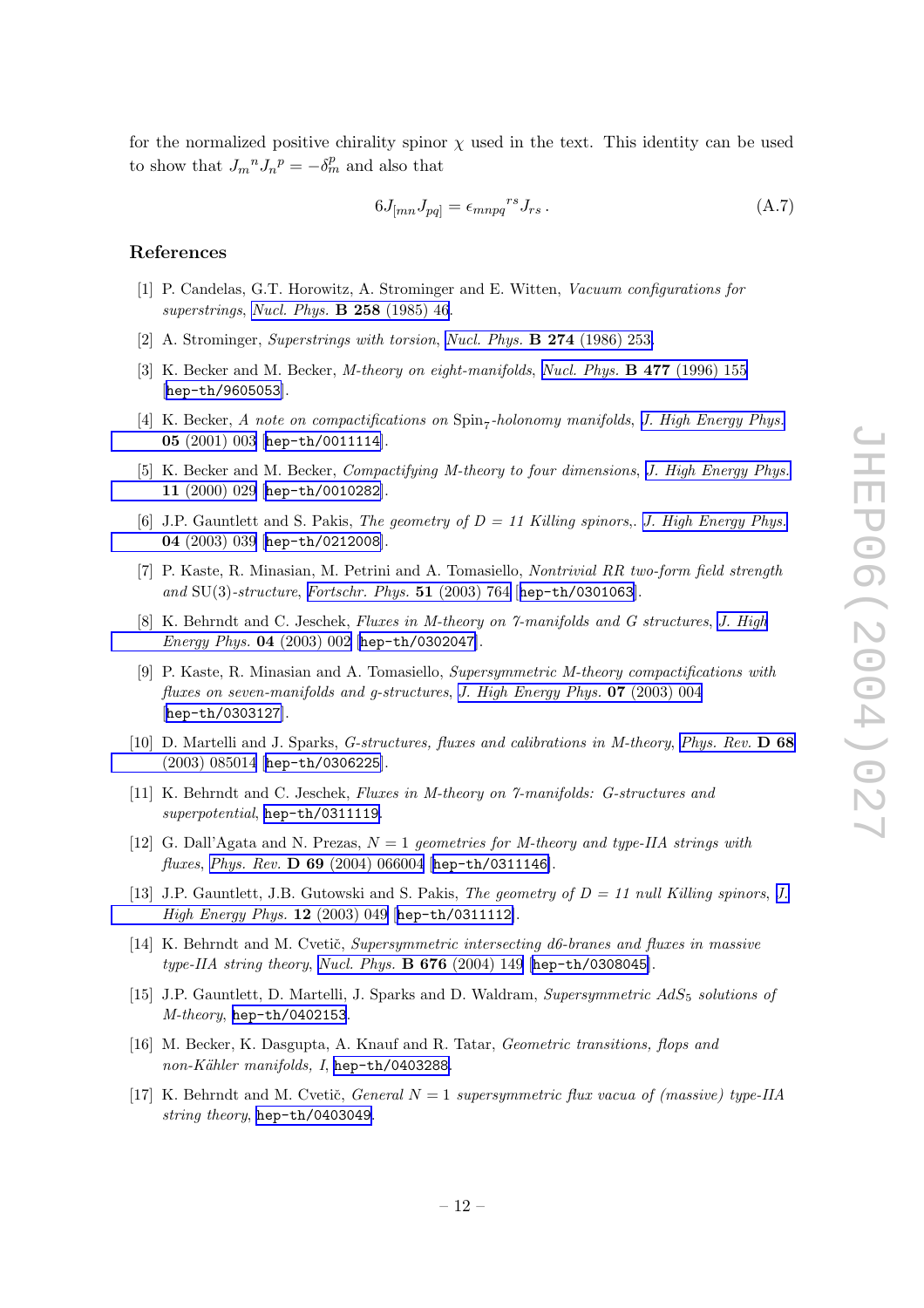- <span id="page-13-0"></span>[18] A. Kehagias, New type-IIB vacua and their F-theory interpretation, Phys. Lett. **B 435** [\(1998\)](http://www-spires.slac.stanford.edu/spires/find/hep/www?j=PHLTA%2CB435%2C337) [337](http://www-spires.slac.stanford.edu/spires/find/hep/www?j=PHLTA%2CB435%2C337) [[hep-th/9805131](http://xxx.lanl.gov/abs/hep-th/9805131)].
- [19] M. Graña and J. Polchinski, *Supersymmetric three-form flux perturbations on AdS*<sub>5</sub>, *[Phys.](http://www-spires.slac.stanford.edu/spires/find/hep/www?j=PHRVA%2CD63%2C026001)*  $Rev.$   $\bf{D} 63 (2001) 026001$  $\bf{D} 63 (2001) 026001$  [[hep-th/0009211](http://xxx.lanl.gov/abs/hep-th/0009211)].
- [20] S.S. Gubser, Supersymmetry and F-theory realization of the deformed conifold with  $three-form flux$ , [hep-th/0010010](http://xxx.lanl.gov/abs/hep-th/0010010).
- [21] M. Graña and J. Polchinski, *Gauge/gravity duals with holomorphic dilaton*, *[Phys.](http://www-spires.slac.stanford.edu/spires/find/hep/www?j=PHRVA%2CD65%2C126005) Rev.* **D** 65 (2002) [126005](http://www-spires.slac.stanford.edu/spires/find/hep/www?j=PHRVA%2CD65%2C126005) [[hep-th/0106014](http://xxx.lanl.gov/abs/hep-th/0106014)].
- [22] A.R. Frey, Warped strings: self-dual flux and contemporary compactifications, [hep-th/0308156](http://xxx.lanl.gov/abs/hep-th/0308156) .
- [23] J.P. Gauntlett, D. Martelli and D. Waldram, Superstrings with intrinsic torsion, [Phys.](http://www-spires.slac.stanford.edu/spires/find/hep/www?j=PHRVA%2CD69%2C086002) Rev. D 69 (2004) [086002](http://www-spires.slac.stanford.edu/spires/find/hep/www?j=PHRVA%2CD69%2C086002) [[hep-th/0302158](http://xxx.lanl.gov/abs/hep-th/0302158)].
- [24] K. Bec ker and K. Dasgupta, Heterotic strings with torsion , J. High [Energy](http://jhep.sissa.it/stdsearch?paper=11%282002%29006) Phys. 11 (2002) [006](http://jhep.sissa.it/stdsearch?paper=11%282002%29006) [[hep-th/0209077](http://xxx.lanl.gov/abs/hep-th/0209077)].
- [25] S. Kachru, M.B. Schulz, P.K. Tripathy and S.P. Trivedi, New supersymmetric string compactifications , J. High [Energy](http://jhep.sissa.it/stdsearch?paper=03%282003%29061) Phys. 03 (2003) 061 [[hep-th/0211182](http://xxx.lanl.gov/abs/hep-th/0211182)].
- [26] A.R. Frey and M. Graña, Type IIB solutions with interpolating supersymmetries, [Phys.](http://www-spires.slac.stanford.edu/spires/find/hep/www?j=PHRVA%2CD68%2C106002) Rev. D 68 (2003) [106002](http://www-spires.slac.stanford.edu/spires/find/hep/www?j=PHRVA%2CD68%2C106002) [[hep-th/0307142](http://xxx.lanl.gov/abs/hep-th/0307142)].
- [27] G. Dall'Agata, On supersymmetric solutions of type-IIB supergravity with general fluxes, [hep-th/0403220](http://xxx.lanl.gov/abs/hep-th/0403220) .
- [28] K. Pilch and N.P. Warner, *Generalizing the*  $N = 2$  supersymmetric RG flow solution of IIB supergravity, Nucl. Phys. **B 675** [\(2003\)](http://www-spires.slac.stanford.edu/spires/find/hep/www?j=NUPHA%2CB675%2C99) 99 [[hep-th/0306098](http://xxx.lanl.gov/abs/hep-th/0306098)].
- [29] K. Pilch and N.P. Warner,  $N = 1$  supersymmetric solutions of IIB supergravity from Killing spinors, [hep-th/0403005](http://xxx.lanl.gov/abs/hep-th/0403005).
- [30] S. Fidanza, R. Minasian and A. Tomasiello, *Mirror symmetric* SU(3)-structure manifolds with NS fluxes, [hep-th/0311122](http://xxx.lanl.gov/abs/hep-th/0311122).
- [31] J.H. Schwarz and P.C. West, *Symmetries and transformations of chiral*  $N = 2$   $D = 10$ supergravity, Phys. Lett.  $\bf{B}$  **126** [\(1983\)](http://www-spires.slac.stanford.edu/spires/find/hep/www?j=PHLTA%2CB126%2C301) 301.
- [32] J.H. Schwarz, Covariant field equations of chiral  $N = 2$  D = 10 supergravity, Nucl. [Phys.](http://www-spires.slac.stanford.edu/spires/find/hep/www?j=NUPHA%2CB226%2C269) B 226 [\(1983\)](http://www-spires.slac.stanford.edu/spires/find/hep/www?j=NUPHA%2CB226%2C269) 269 .
- [33] E. Bergshoeff, M. de Roo, B. Janssen and T. Ortin, The super D9-brane and its truncations, *Nucl. Phys.*  $\bf{B}$  550 [\(1999\)](http://www-spires.slac.stanford.edu/spires/find/hep/www?j=NUPHA%2CB550%2C289) 289 [[hep-th/9901055](http://xxx.lanl.gov/abs/hep-th/9901055)].
- [34] S.F. Hassan, T-duality, space-time spinors and RR fields in curved backgrounds, Nucl. [Phys.](http://www-spires.slac.stanford.edu/spires/find/hep/www?j=NUPHA%2CB568%2C145) B 568 [\(2000\)](http://www-spires.slac.stanford.edu/spires/find/hep/www?j=NUPHA%2CB568%2C145) 145 [[hep-th/9907152](http://xxx.lanl.gov/abs/hep-th/9907152)].
- [35] C.N. Gowdigere, D. Nemeschansky and N.P. Warner, Supersymmetric solutions with fluxes from algebraic Killing spinors, Adv. [Theor.](http://www-spires.slac.stanford.edu/spires/find/hep/www?j=00203%2C7%2C787) Math. Phys. 7 (2004) 787 [[hep-th/0306097](http://xxx.lanl.gov/abs/hep-th/0306097)].
- [36] D. Nemeschansky and N.P. Warner, A family of M-theory flows with four supersymmetries, [hep-th/0403006](http://xxx.lanl.gov/abs/hep-th/0403006) .
- [37] J.M. Maldacena and C. Núñez, Towards the large-N limit of pure  $N = 1$  super Yang-Mills, Phys. Rev. Lett. 86 [\(2001\)](http://www-spires.slac.stanford.edu/spires/find/hep/www?j=PRLTA%2C86%2C588) 588 [[hep-th/0008001](http://xxx.lanl.gov/abs/hep-th/0008001)].